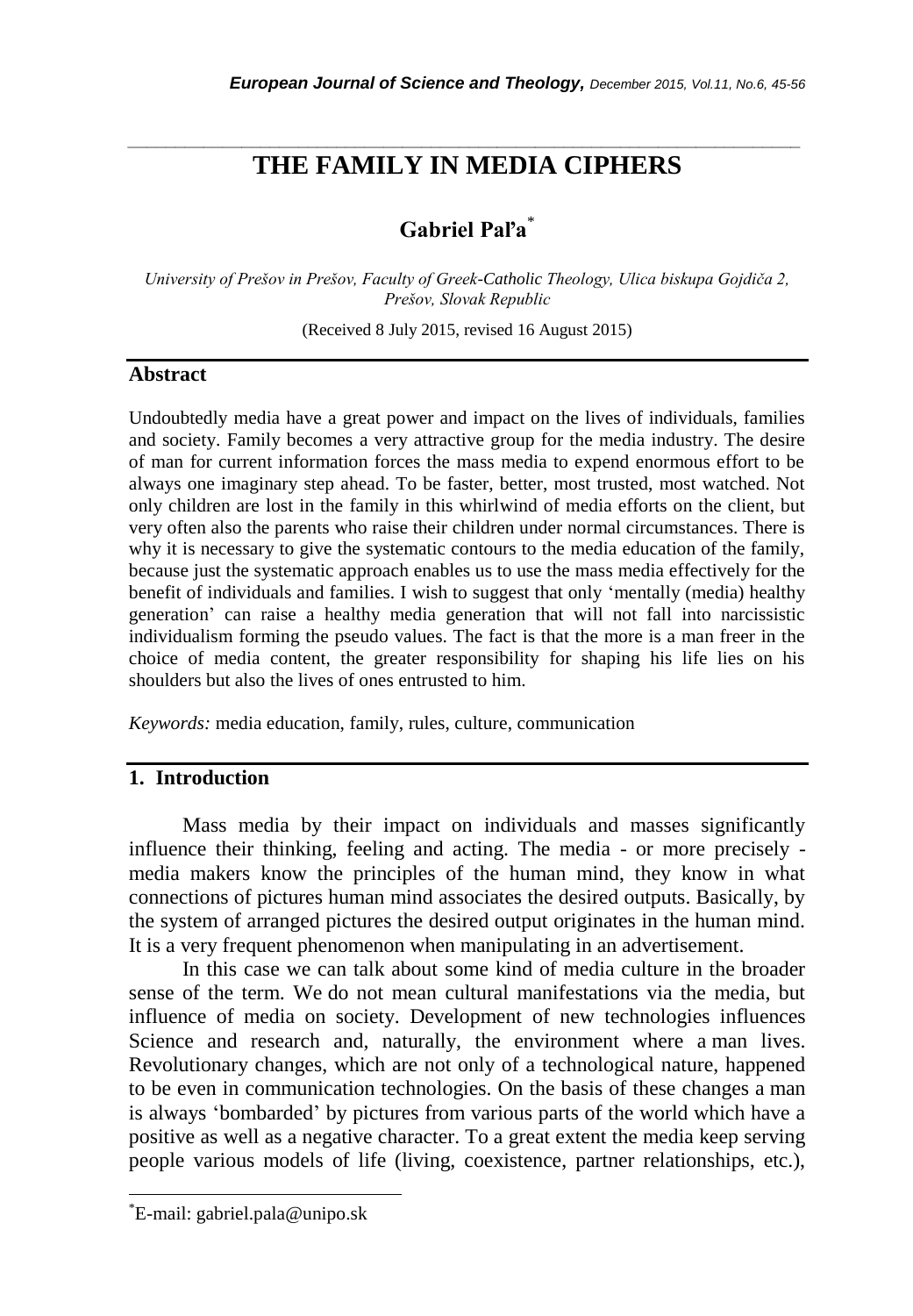furthermore entertainment and experience of various emotional characters along with the quality and cheesy outputs and also information of broad scale nature [1].

If we talk about the sense of media in the life of a man, we can talk about the function and role of the media in the contemporary society. Today, mass media present current news, documentary, educational and entertaining information from the world around us. They provide us with information about the world which is out of our reach – physical or intellectual. Media depiction of reality is often just a filtered reflection of reality, or one of many variants of its interpretation. Journalists and media owners have not insignificant influence on the public opinion and politics because to a great extent they regulate what people think by posing topics which are according to media necessary to be discussed and become aware of and which thus appear in newspapers, magazines or on TV.

Being aware of this, some critical theoreticians of the media and communication came up with the construction of the so-called social reproduction. According to this theory, media serve for maintaining power situation. They do not work for society, but only for dominant power groups, for the elites. Media filter undesirable information and inform only to such an extent and context which keeps the status quo, fixed social system. In fact, the media indicate what is and is not normal. The language of the media describes *deviation from the right direction,* if they become the subject of media content, as *controversial*. This term in the media language in advance disqualifies projects and authors of other than generally preferred ideas and attitudes [2].

Society attaches exceptional importance to the media [3, 4]. Society consists of individuals and today we can find only a minimum of households without the latest media conveniences. However, in direct proportion to the advanced technology of households, value of time, community, dialogue, feeling and emotion exhibited to a man within the family or work community is in decline. We talk little about ourselves, about what we feel and we talk more about what and how other people feel or how they solve their problems. Maybe because of suppression of our own feelings, fears, unimportance or weakness, we prefer to solve the same problems of other, popular people available for the objective of a camera or radio microphone [4]. Maybe the time will come when we stop giving these modern means of communication such a big space in our personal life, but obviously their expansion and feeling they are important is also the consequence of the globalisation process [4].

# **2. At the edge of the abyss**

Drugs such as heroin, cocaine, methamphetamine, crack or cannabis can turn a person into an addicted wreck, an artefact of a human being – personality falling apart from both physical and psychical side. It is different when talking about the irresistible attraction of modern technologies which have brought a new sort of addiction. At the first sight it could seem as a benign and relatively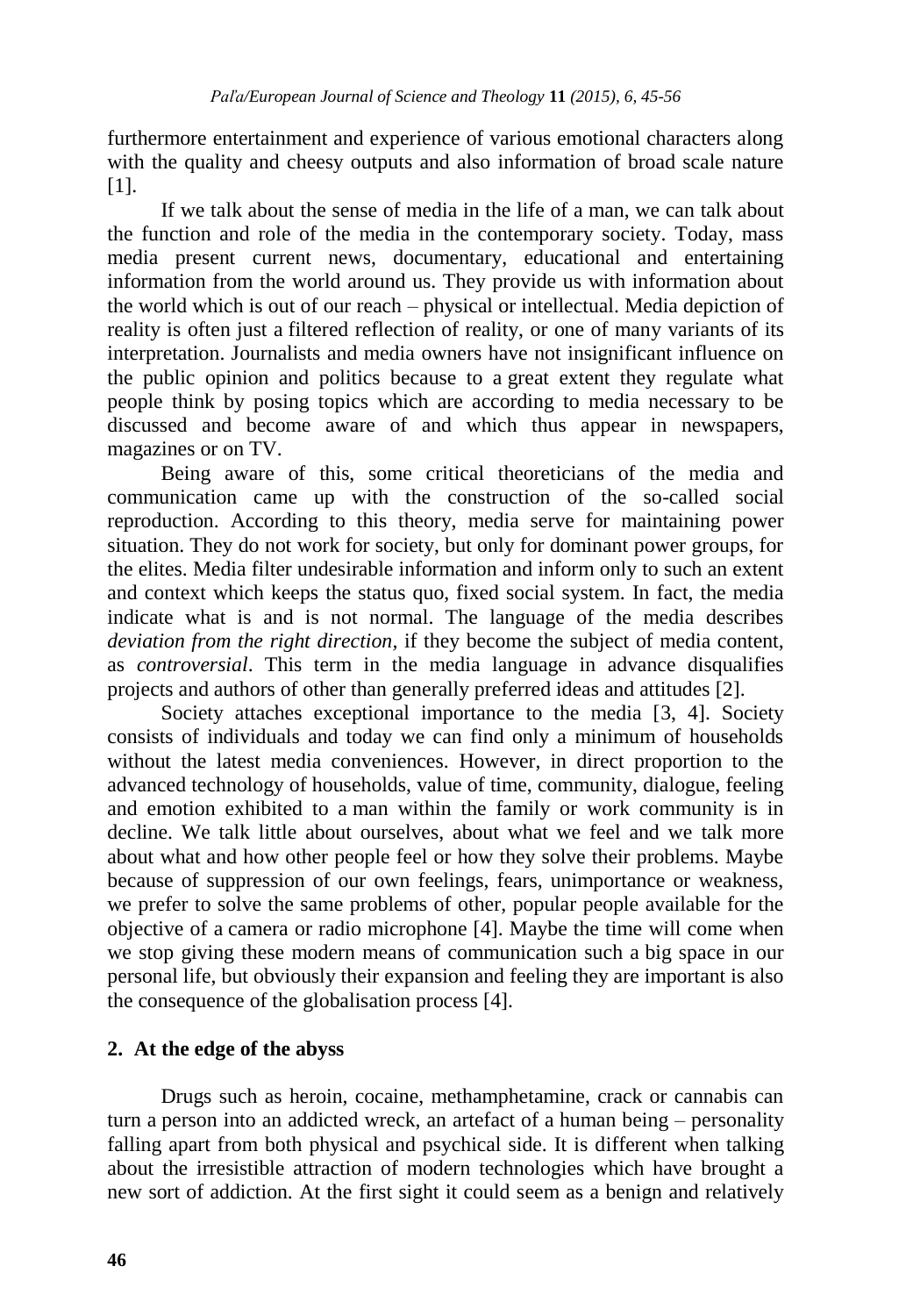"harmless addiction" still considered to be more or less a cute kind of specific entertainment, venting of intellectual energy. This tendency is beginning to turn into a frightening shape resembling the most pessimistic visions of sci-fi writers about the virtual world. It is growing into a problem unpleasant for both an addicted person and for his relatives, family, friends and co-workers [5].

For this purpose serve the statistics, numbers from abroad, because until now there are no such statistics available in Slovakia. However, we may consider the data that are available from the United States and carefully assume that the future survey in Slovakia will show similar results and trends. For instance, in an average American family the television is on for 7 hours and 40 minutes. Besides, 40% of Americans often or always watch TV during eating dinner, 50% of children at the age of 8 to 16 have a TV in their room. Americans spend 4 hours and 31 minutes watching TV. Another 5 hours and 16 minutes they spend in front of some other screens such as computers, smart phones and tablets. Facts about violence presented on TV are also interesting. American studies show that without TV presentation of violence it would be possible to prevent 10,000 murders, 70,000 rapes and 700,000 robberies every year in the USA. Many perpetrators of criminal acts confessed that they had imitated violent behaviour from the TV screen [*What are you missing?*, http://www.mediaed.org/Handouts/Missing-poster01.pdf].

Information overload creates the so-called "metapatology" characterised by tiredness, estrangement, boredom, apathy and loss of faith in higher values. Similarly, disruption of personal communication as a result of increasing use of the Internet creates anxiety which causes the following search of entertainment. Higher level of anxiety again leads to the necessity of getting new information. The result is that a man defines himself as a 'pilgrim in the masses' – outsider in the crowd.

The Internet and its services are considered to be the common working means, relax, source of information, entertainment, etc. The Internet is a common thing not only in the commercial world but also in education and nowadays even in households. The number of Internet cafes and Internet clubs has increased enormously and it causes the Internet to enthral the young as well as other age groups. The problem of addiction to the Internet technologies is not very serious in Slovakia at the moment, but the group of the ones at risk – addicted - is still growing. Therapists in the Special psychiatric medical institution in Predná Hora (Revuca region) have started to treat the first cases of these new nontoxic addictions related to the Internet. The senior doctor of the institution confirms this by saying: "It was only the matter of time when these new addictions get to us".

It is necessary to distinguish if it is a case of addiction to the computer or the Internet. Computer addiction is the adherence of a person and his perception to virtual (computer) reality. People become fixated on various games and applications. They fantasise about them, imitate them, etc. They even identify themselves with virtual characters in the games and experience with them the whole action. Computer addiction, however, is not the same as the Internet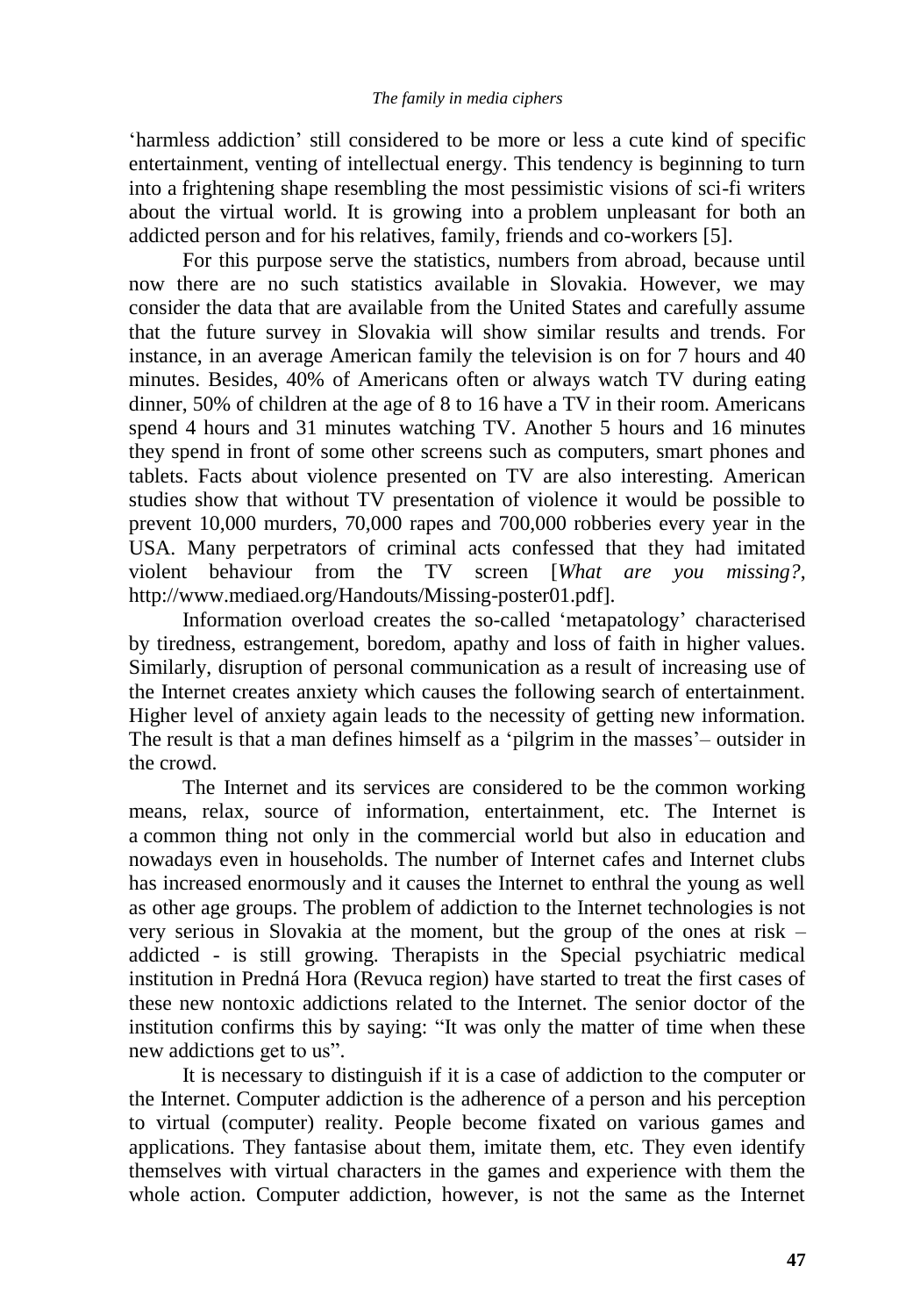addiction. People addicted to PC games create their own world and live in it. They lose the ability to communicate with their surroundings and grow way from society.

In general, researches confirm that 10% of the Internet users suffer from addiction to the Internet, pathologic state, which could lead to the states of anxiety and depressions. Internet addiction today is classified by specialists on mental health as *obsessive compulsive disorder, the disease characterised by obsessive, repeated and unwanted thoughts (obsessions) causing anxiety and/or irrational ritualistic repeated behaviour that the addicted person has to perform (compulsions).*

In the field of the Internet addiction, we can make use of some selected statistical information of American specialists. More and more Americans show signs of the Internet addiction that are similar to alcoholics or drug users. It was based on the research of the scientists from the University in Stanford, California. According to the results of their research based on the telephone conversations with more than 2,500 adults it shows that at least one in eight Americans show signs of 'problematic use of the Internet'. The study shows that although the reason for some addictions might be pornography or gambling, many Americans also visit various specialized websites, buy some consumer goods or just chat.

According to the survey of the Chinese National Children"s centre, about 13% of Chinese up to 18 with access to the Internet is addicted. It is more than 2 million people. There are a few millions of young people suffering from the computer game addiction, Internet pornography, Internet chat or cybersex. After more young people have died spending long hours in front of the computer, the Chinese government decided to fight systematically modern addictions. The centre for treatment Internet addiction IATC near Beijing works as part of the local military hospital with adequate conditions of treatment. The patients are usually boys at the age of 14 to 19. The Internet is considered by Chinese officials to be the major culprit of criminality of the young, many suicides and dying of exhaustion from spending long hours in front of the computer screen [6].

### **3. Media education**

Experts in the field of education warn that loads of information consuming the children causes the decline of general education. The reason is inability to incorporate thus gained information to one"s own knowledge system; the interpretation framework to judge their importance is missing [7].

Reality and fiction often mingle as well as information and entertainment, commercials and reality [8]. It is still disputable how we are prepared for entrance of media into our lives, how we can deal with media offer, if we can choose what is the most suitable for our knowledge, entertainment and relaxation, if we can analyse ways of interpreting information, etc. Generally, perception of media as the source of information prevails which except for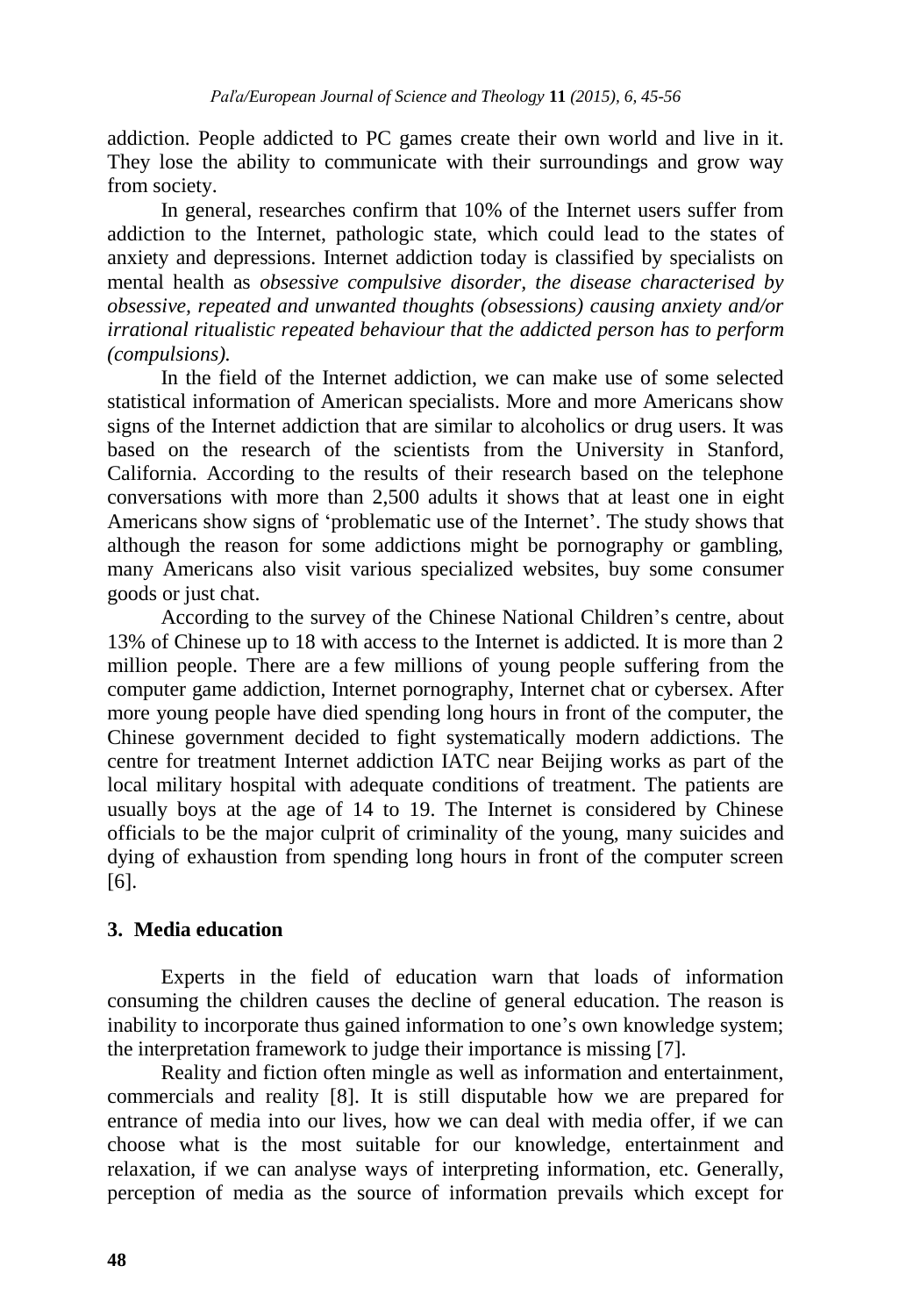positive functions (spreading of knowledge, education, etc.) also fulfil negative functions (we mean the contents that could threaten psychical and moral development of children and teenagers, mainly contents with violent charge supporting hatred, intolerance, etc.) [9].

That is why it is highly relevant and necessary to deal with media education on various degrees of education with use of adequate ways and methods. Media education can be defined as practical teaching aimed at building up media competence understood as critical and differentiating attitude towards media with one goal – to create balanced citizens who are able to give their own opinions on the basis of available information.

# **4. Critical fields of media education**

Based on the research, studying of many materials and communication with players of media education (parents, priests, catechists, teachers, pupils, students) we have come to identification of critical fields which are in the way of more efficient use of potential which have single involved elements. We cannot deny the activity of the academic environment, non-profit sector, Church, family, individuals and even partly the state in partial efforts to fight the Golem [10].

Twenty years ago we were standing as one in the streets chanting: *United we stand!* We do not see any other way in the field of media education. Efforts of family, academic environment and the Church must be united by the political system which is clear from its elementary duties.

Critical field means:

- family, its general threats as well as a threat from the side of the media, break-up of relationships in the family, break-up in marriages, communication between parents and with their children;
- political system, competence matters of involved ministries (Ministry of  $\bullet$ Culture of the Slovak Republic, Ministry of Education of the Slovak Republic), the National Institute for Education, universities, schools and non-profit sector;
- system of vocational training for the future teachers of media education, qualification, competences of teachers, environment of the preparation;
- insufficient activity of Church in the field of media education, agenda of communication is missing on the Church – bishops – priests - the believers (parent/child) axis in the field of media education, the system of media education is missing at the parish, family, school and after-school catechesis level;
- insufficient preparation of Church workers in the field of media education, insufficient implementation of fundamental regulations of the Magisterium.

Probably these are not all critical fields in the process of media education. Some hidden mistakes always emerge in the functioning system and these are not possible to predict in advance. In a well and effectively established system, it is much easier to deal with them and to eliminate them in the process.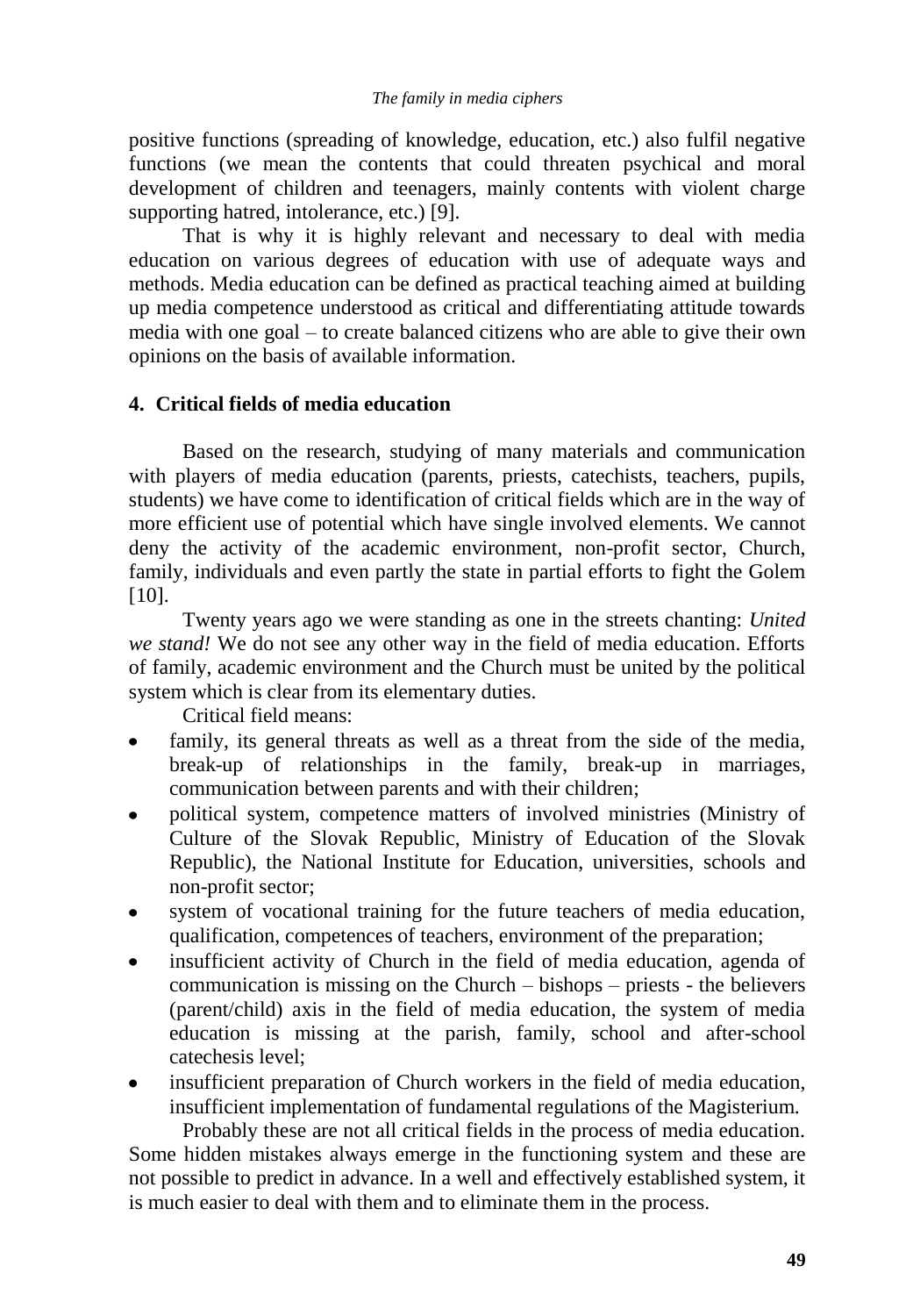# **5. Family media space**

A European survey of values from the year 2000 showed that Slovakia, in comparison with other European countries, still gives much importance to the family. Generally, we can see how often practices and language of consumerism, individualism and egoism infiltrate into our lifestyle saturated with pop culture. Marital and family life is very fragile, easily attacked and difficult to maintain in the present society. Statistics confirm the fact that approximately one half of marriages break up within the first two years.

Children and teenagers are threatened by various media influences. That is why it is important to teach them how to use the media properly and to have a right attitude towards them. Media education should not only contribute to vocational training of teachers [11]. Parents as well play an important role in assessing their own media habits in order to be capable of guiding their own children.

Every education has its roots in the family and media education has its foundations right there, too. It is the most natural environment in the family for its implementation. Family culture is related to it and its foundations are created by parents [12]. The relationship of parents, their communication and mutual influence on their children determines the family, family culture and thus educational environment. In our present family background, we must understand media education as follow-up education built within a certain framework of values [13].

Family culture daily receives new impulses which try to adjust it to 'their own image" modelled on consumption, intrigues, sex and emotional instability. Slovak television programs are overflowing with American films and TV series and also Slovak series made according to tried foreign concepts.

Some of them, e.g. *Panelák* or *Ordinácia v ružovej záhrade* intend to introduce a certain image of family and relationships that penetrate into the viewer"s consciousness. This image is based on the notion that the particular film family/relationship goes through so many changes, emotional stress and problems that their family happiness remains only a distant dream. Do you also experience something similar? Are you afraid of something similar happening to you, too? Does this stereotype resemble any family you might know? Or is it even a common occurrence in real life? [14]

Parents might not even realize that, but primarily they educate their children about media at home. School education takes second place. Media education is, for instance, when children are not allowed to watch certain programmes, television is not viewed while sitting together at the dining table, or when parents help children comprehend what they see on the television screen. All these actions are active steps that parents, as a third party, may use to facilitate a contact with the media for their children. In such case parents assume the role of mediators.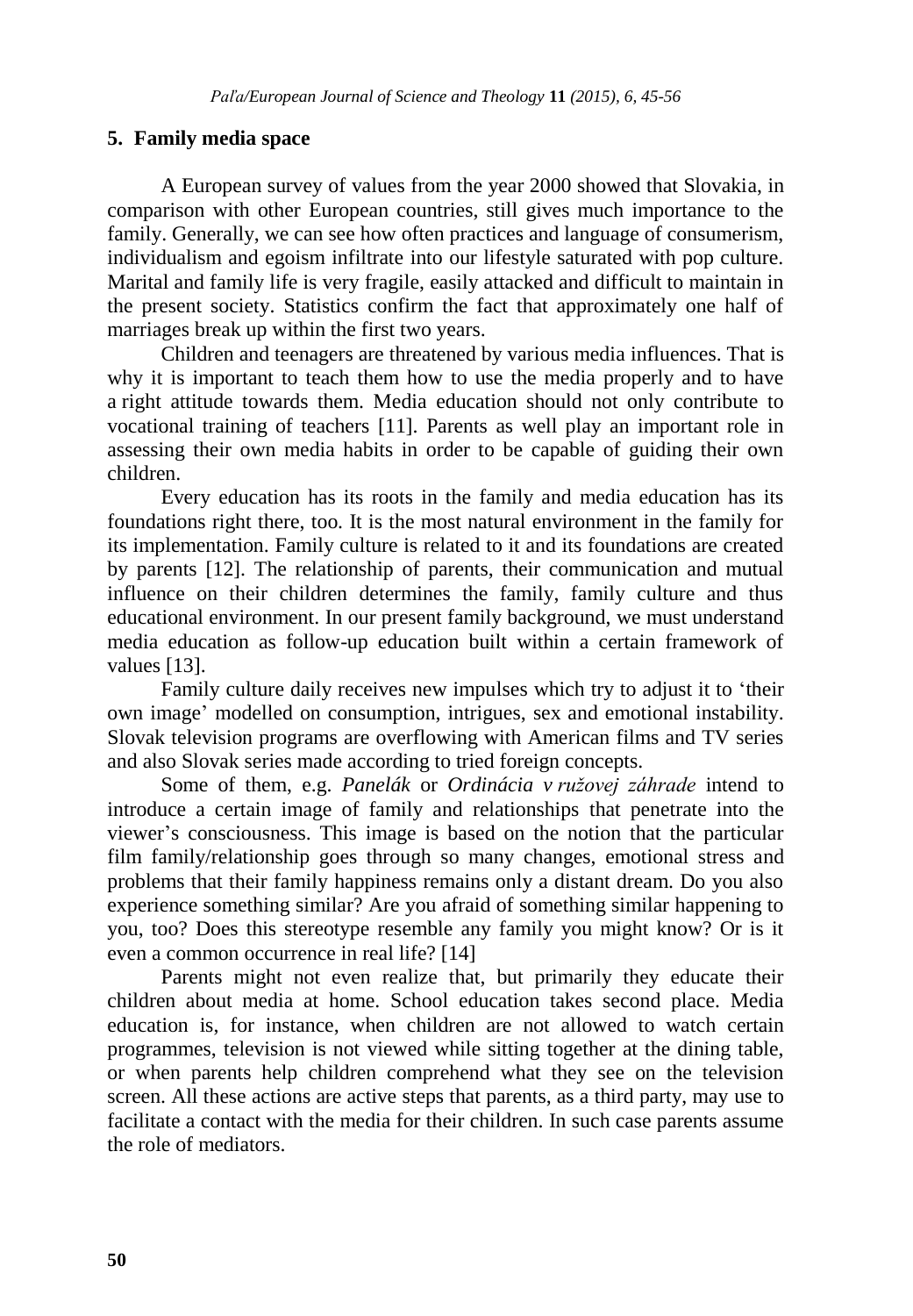#### *The family in media ciphers*

An action, by means of which a parent, as a third party (above mentioned mediator), enters into the relationship of children and the media is called a parental mediation. In such case a parent regulates a contact of children with the media [15]. Initially, parental mediation was mentioned only in connection with television viewing. Various researches proved parental mediation to be effective in reducing the impact of television, but with small alterations it could be also applied to any medium.

Professional literature identifies three main strategies that parents can use: active mediation (talking with children about television), restrictive mediation (establishing rules for restrictions pertaining to television viewing) [15] and *social co-viewing* (parents watch television together with their children). One Dutch study proves that active mediation successfully reduces the relations between exposure to news coverage with violent content, and subsequent emotional responses of fear, anxiety and anger in younger children [16].

Children imitate their father and mother"s behavioural patterns and attitudes towards the media. Their educational and developmental process occurs through imitation of people relevant to them, as well as people from the world of the mass media.

Ability to motivate and engage a child in appropriate media contents and programmes is a key element in this process. Parents are important figures in the lives of their children, and as such they possess a great ability to form in their children the right attitude towards the media based on trust and a sense of security in their relationship towards their parents [17].

"One of the relevant factors of effective television functioning in the family is the atmosphere that dominates there. Character of relationships between the family members, a way of their co-existence, condition of childcare, effect of education that manifests itself in parents' interest in the development and education of their child help to create that family atmosphere." [18]

The Holy Pope John Paul II took a great interest in this area of the family life. He wrote: "Therefore, not only parents themselves must use television reasonably. It is also their duty to form such habits in their children in order to ensure their healthy personal, moral and religious development." [19]

#### **6. The system of rules as a possible solution**

The above mentioned words of the Holy Pope indicate that the easiest way of starting the media formation in the family through a fixed set of rules. These rules clearly determine authority of respective members of the family. On a pragmatic level, it means taking due responsibility for their actions.

A publication titled *A child in the focus of the media* refers to so called media space - where parents establish rules for the media usage and set an example for their children. When arranging domestic media space, it is necessary to take into consideration a variety of means of communication and also introduce balance and own fixed time schedule for their usage.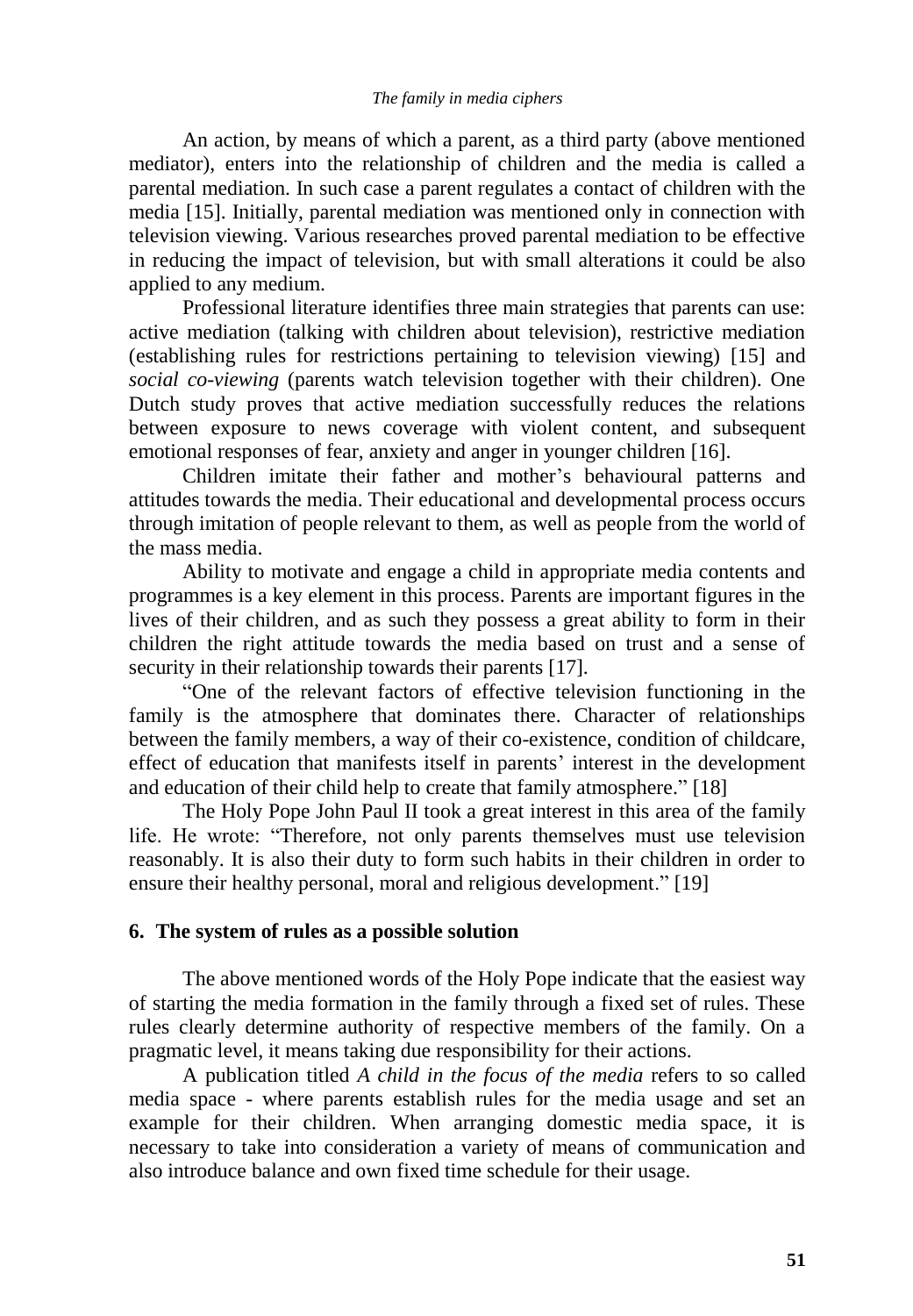For younger children it is possible to establish rules for television viewing: you can watch television for two hours, and then you can play computer games for an hour, but then spend another hour of your leisure time reading.

It is not only about wording the rules. Much more important is to emphasize the meaning of such action. It is necessary to point out a variety of leisure time activities, call attention to less appealing activities, such as reading, too. Behind all of that, there is an objective of balanced development of our children [20].

Personal engagement of parents in the field of media education is obvious. A discussion about received communication (a film or an episode of the series), time spent together in front of a computer playing games or listening to music is often considered as a sufficient educational method.

In keeping with previously articulated thought, both children and adults learn to understand the media together, and at the same time. This is a collective program and a pedagogical task that needs to be executed. In addition to family members, new people, such as TV presenters, film and series characters or other people that we encounter through the media, become a part of an extended family circle and create the media space.

This extended "board" requires us to maintain a leading role related to the education of our children. The media and people employed by them tend to form our opinions, as they become role models [21].

A publication titled *Television at our home* presents examples of rules that help regulate television viewing. The authors propose five principles that allow parents and their children view television programmes more reasonably than before. The appropriate solution for both parents and children is to learn how to become a selective and conscious viewer, who is able to make responsible decisions of what to watch, when to watch it and for how long.

In order to actually watch television in such way, a family must:

- responsibly assess its habits related to television;
- be aware of differences in the value system of the family and the one portrayed on television;
- be prepared to say 'no' to some of the programmes;
- be willing to discuss the programme content at any time;
- to understand that family also has other activities, not only television viewing [14, p. 32].

Such "regulatory" system also needs its planning that ensures that television is used for its intended purpose, which is to offer information, education and entertainment at times previously agreed upon.

We have developed a habit of automatically reaching for a remote control as soon as we come home from work. And so, we let ourselves get recklessly carried away by all "that comes our way". The media creep into the privacy of our lives without us even realizing it, and slowly force out that little time period, we have for a mutual conversation at the dining table. This quality time of dining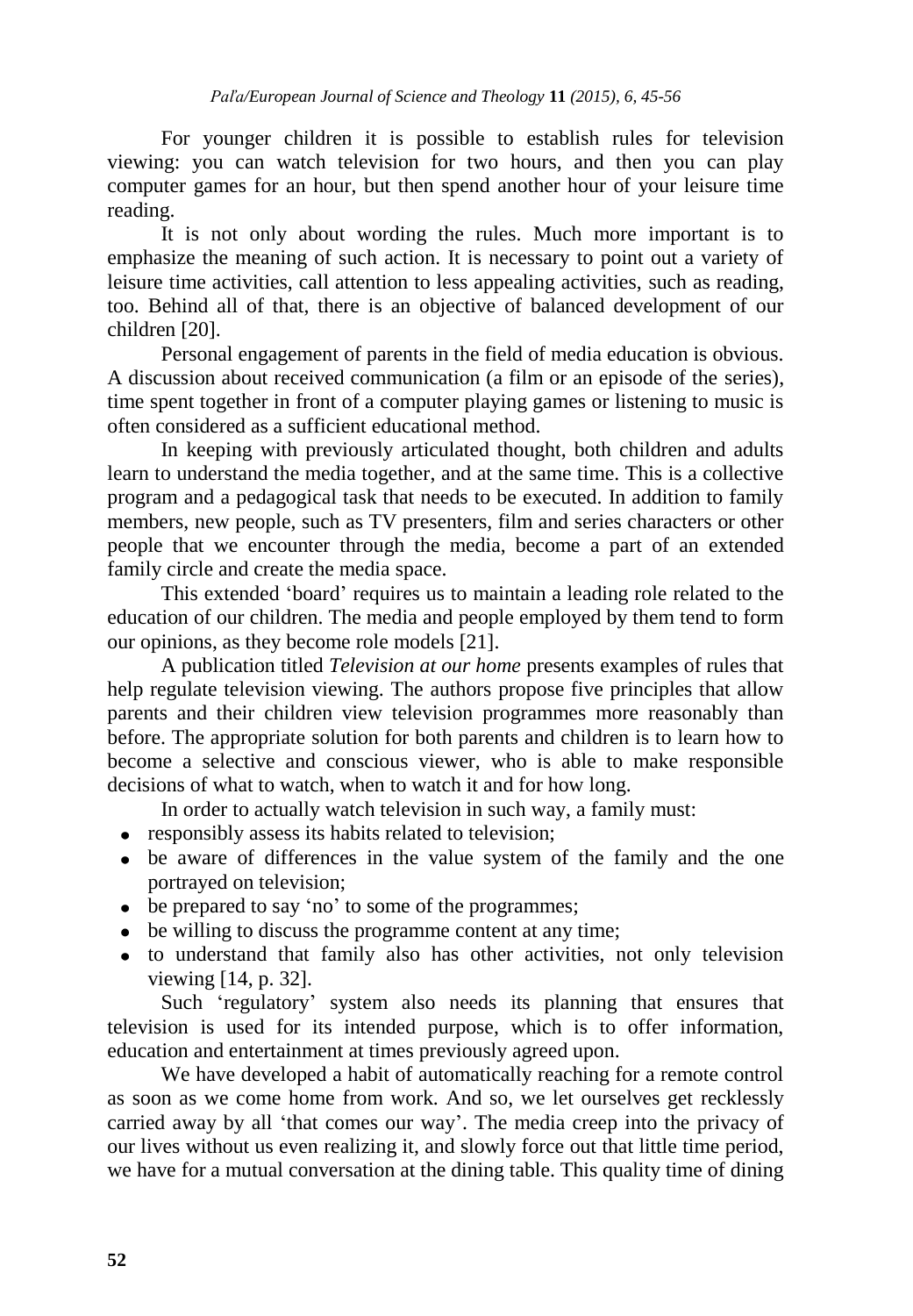together is replaced by television, computers, Internet, newspapers and magazines, not to mention etiquette of such dining.

And therefore, when we are preparing a weekly plan of what to watch on television we first ought to ask ourselves:

- What programmes would we like to watch?
- $\bullet$ What series do we watch regularly?
- What programmes are in tune with the value system of our family?
- Is there anything especially interesting for us to watch on television?
- What is the particular programme about?
- After reading the summary in a weekly magazine, do we have any notion about what to expect from the particular programme?
- Are we used to marking programmes that the members of the family want to watch in the following week in the TV listings?
- If we watch extra programmes, how much additional time are we going to spend watching television?
- What is the proportion of time spent in front of the television to time required for other family matters?
- Which programmes will be watched by the whole family and which by the children only?

From the list of programmes select those you will discuss in your family circle. You might also create a table which enables you to have your television viewing habits under control [14, p. 34].

This system cannot be implemented fundamentally. It needs to be preceded by adequate pre-understanding (catechesis) when the family members become accustomed to the rules. The easiest would be to start at the beginning of the family life, or from the early age of a child, when establishment of such rules is not so "drastic".

What about parents who are unfamiliar with this field? There is a room for "alternative", remedial solutions, such as appropriate usage of media education within the parish or family catechesis [22]. The system of parish and family catechesis pertaining to media education is, however, required to be institutionalized in the parish agenda.

There is a possibility to use media products about the impact of the media (series of cartoons about the impact of television on children and youth OVCE.SK and Mediálni špióni). In Slovakia, Studio LUX have been in operation for more than 10 years and their objective has been to prepare, dub and produce Christian-oriented audio and video titles and distribute them to other television companies or on DVDs. TV LUX with its programme offer presents yet another option. It is here that we see a real scope for presentation of media positive impact on both the individual and the masses.

It can be seen that the family communication reflects primarily the relationships between the family members. Communication in this environment is different from communication between people who are not that close to each other. In such close and intimate circle, represented by a family, communication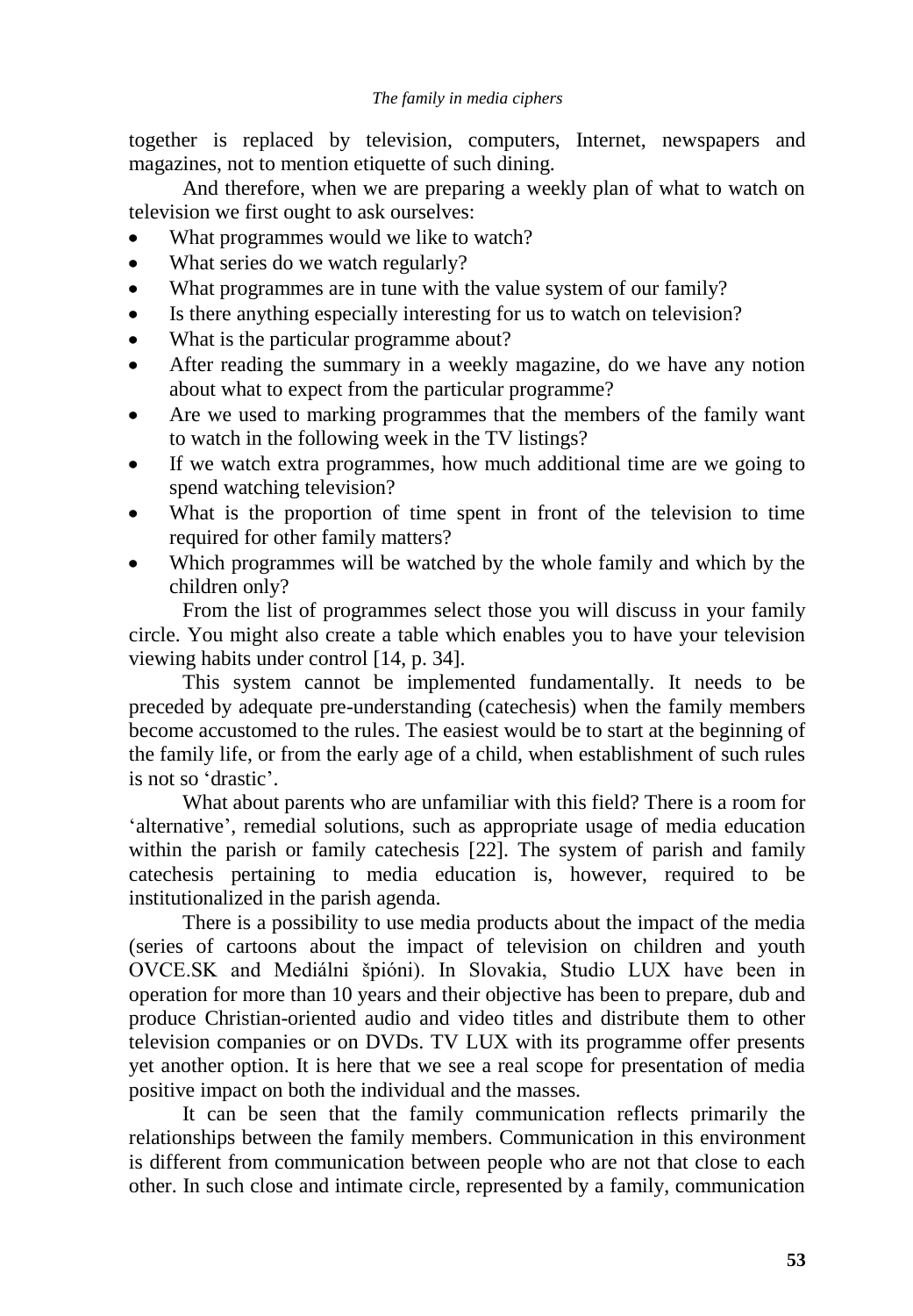should be more intense, direct, clear and emphatic. All these features should be also attributed to communication with an education subtext.

Home and family are regarded as places where communication could run more freely. Yet we should follow the main principles of effective communication. It is our duty to let the family and its members know that we care about and love them, and we do not force our own opinion upon them.

It means, not to force our own opinion upon them even if we, as parents, know what is right. Communication stands for exchange of information. Therefore, other people we encounter in our family environment are entitled to their own opinions, too. Family is a place where communication must not be left to chance. In contrary, we should use communication to positively influence all who constitute a family.

One cannot develop without air and breathing. Similarly, one cannot develop without a contact with their surroundings. And it is this contact that presents itself in communication. As a matter of fact, communication enriches us, educates us; we express our feelings through communication. Therefore, it is possible to define communication not only as a social process, but also as a natural human need and activity [23].

Communication plays a crucial role in today"s society. Level of communication determines relationships in society. Thanks to this level, we may or may not have high quality relationships; we may or may not "sell" our abilities, skills and knowledge. Based on the quality of communication, our relationships are assessed as either good or bad, and thanks to the quality of our communication we also form them as such.

Communication is very difficult between people whose level of communication is low or not open enough. Problems in families, workplaces, schools and institutions arise. Social communication plays a very important role in all areas of our life. It is mainly in the public life that we come into contact with other people and society. In this case, communication can be perceived as an ability or a skill, and in the more specific case as a competence [24].

#### **7. Conclusions**

We have come to the conclusion that focused and systematic effort of those involved, that is the state, the Church and most importantly, the primary educators – parents, is necessary. They all need to become media literate themselves [25]. The role of the mass media is to bring people together and enrich their lives, not divide and take advantage of them.

Such formation should take into consideration technical skills, but it should be mainly ethical and moral formation, formation pertaining to our inner life. Only people formed in such way are capable of creating a new culture, a culture that respects human being and his dignity, a culture that respects life, a culture of solidarity, love and peace.

Such effort requires time. In today"s busy and consumer world, when time is a number one commodity, it is very important to find that time. In families, it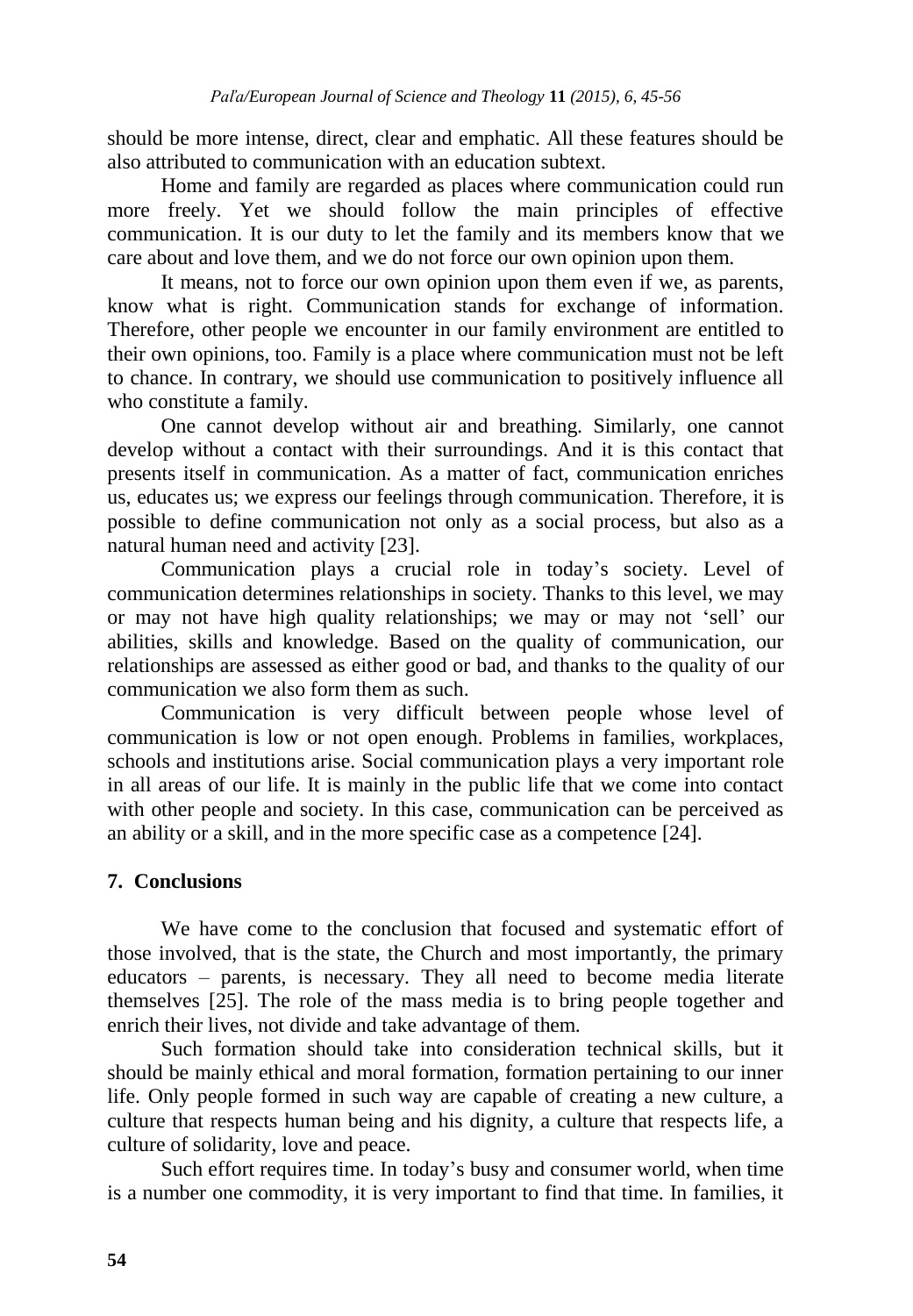is required to designate time for individual media usage for both parents and the children. We should do so by setting daily limits, and by designating time for joint family consumption of media contents. Let me emphasize that 'joint' here means creating a community where no one should be left alone to the impact of the media. It is beneficial to select and view the programmes together and talk about the programmes we have viewed.

It is up to us, the Church and families to determine what offer we prepare for those entrusted to us (ourselves, the believers, and family members). If we do our best and offer quality, we have nothing to worry about. There will be no room for an erosion of our value system and stupefaction of own conscience. It is much needed to instruct today"s families on how to search for media contents of high quality and value [26]. These contents will then encourage a culture of life, the true culture based on Christian values.

In this respect, more eager involvement of priests, with few exceptions, is still lacking. From pulpits they often criticize believers for watching media trash, but they fail to conclude their liturgies with an offer of programmes, magazines, books, articles or websites of a good quality [27].

Today, the offer of television channels, films, magazines, books and websites is very broad and it is very difficult to keep up with the variety. And here is a room for the right direction or selection [28].

Involvement of believers in media activities in the parishes is very limited, too. Also lacking, in my own opinion, is some kind of introduction to media literacy as part of the preparation for the Sacrament of Marriage. If a married couple is not familiar with the field of media, how will they manage it as parents? What will their family media education be?

If a family is left alone in their efforts, they will struggle to maintain the right values. The solution is, however, in the community. The role of the community is to share, encourage, guide and communicate these problems. Simply, not to be left alone in the efforts. Families not only need to live in the community within, but also outwards, in the community of other families. There is room for discussion and solution to the problems in this area of life – the life with the media. The Holy Scripture reads: "All things are lawful for me, but all things are not expedient: all things are lawful for me, but all things edify not" (1 Corinthians 10.23).

# **References**

- [1] D. Petranová and N. Vrabec, *Persuázia a médiá (Persuasion and Media)*, FMK UCM, Trnava, 2013, 96.
- [2] J. Ftorek, *Public relations jako ovlivňování mínění (Public relations as influencing opinions),* Grada Publishing, Praha, 2012, 144-145.
- [3] J. Curran, *Media and society*, Bloomsbury Publishing, London, 2010, 12.
- [4] M. Valčo, *Kresťanské cirkvi a výzvy komunikácie v globálnom svete (Christian churches and the challenges of communication in a globalized world)*, in *Globalizácia a náboženstvo (Globalisation and religion)*, K. Kardis & G. Paľa (eds.), PU, Prešov, 2011, 52-59.